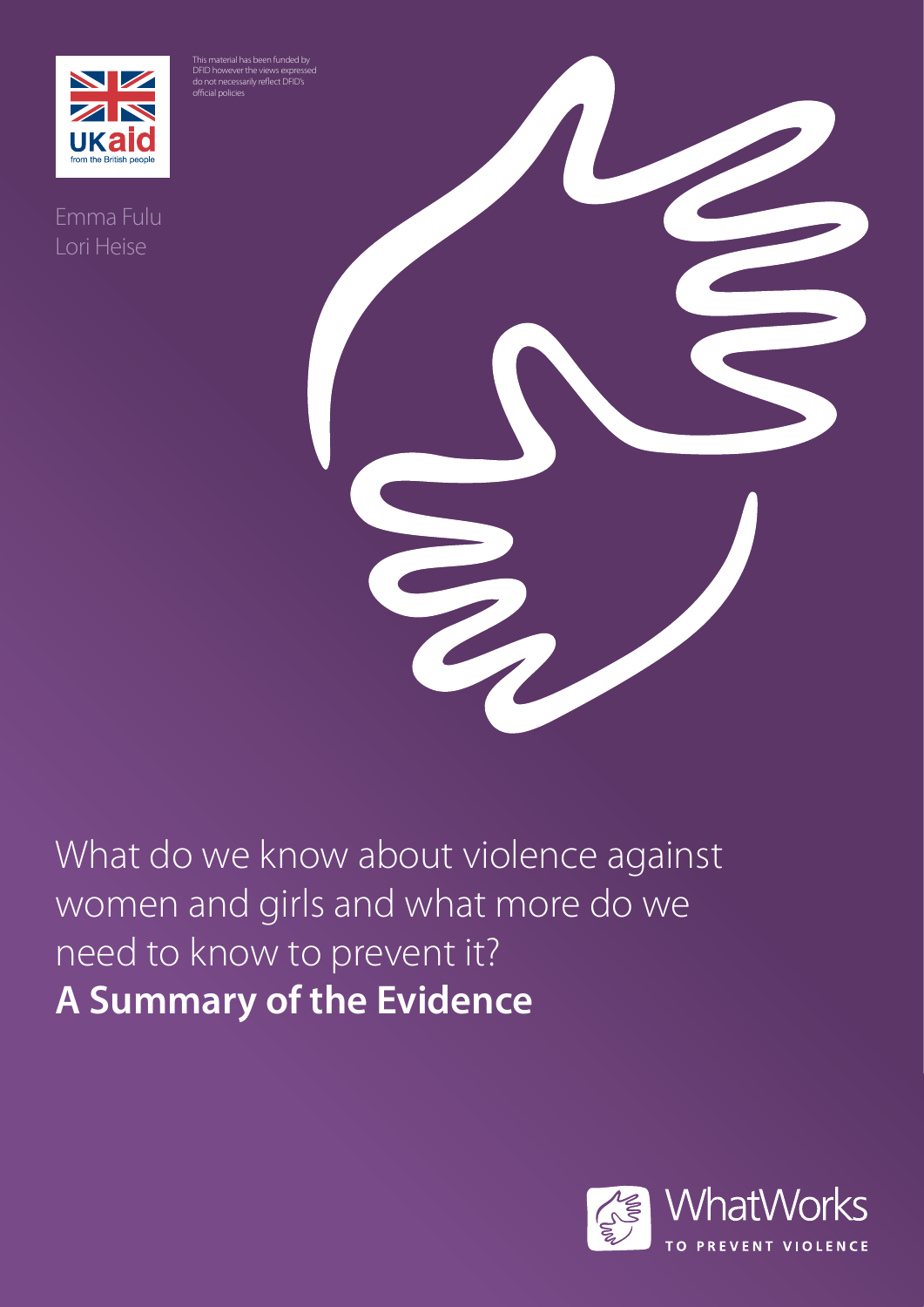# **A Summary of the Evidence**

## **About this brief**

Violence against women and girls (VAWG) is preventable. However, to address it effectively we need to understand it in all its complexity. To develop and implement effective prevention interventions globally researchers and practitioners need to understand: the scale, scope and nature of the problem; variations across and within countries; women's experiences and men's perpetration of different forms of violence; and the underlying drivers, risk and protective factors that influence the occurrence of VAWG.

It outlines our current knowledge base regarding VAWG and identifies where our understanding needs to be expanded in order to deliver the most sophisticated interventions and impact on the prevalence of VAWG globally. This brief is designed to provide an overview of what we know about intimate partner violence, nonpartner sexual violence and child abuse, based on the literature. It can be used by programmers, policymakers and researchers to inform theories of change for violence prevention interventions. This is not a systematic review, but designed to inform the research agenda for the What Works to Prevent VAWG Global Programme.

#### **Table 1:** What do we know about intimate partner violence, non-partner sexual violence and child abuse?

|                                                | <b>Intimate Partner Violence (IPV)</b>                                                                                                                                                                                                                                                                                                                                                                                                                                                                                                                                                                                                                                                                                                                                                                                                                                                                       | <b>Non-partner sexual violence</b>                                                                                                                                                                                                                                                                                                                                                                                                                                                                                                                                            | <b>Child abuse</b>                                                                                                                                                                                                                                                                                                                                                                                                       |
|------------------------------------------------|--------------------------------------------------------------------------------------------------------------------------------------------------------------------------------------------------------------------------------------------------------------------------------------------------------------------------------------------------------------------------------------------------------------------------------------------------------------------------------------------------------------------------------------------------------------------------------------------------------------------------------------------------------------------------------------------------------------------------------------------------------------------------------------------------------------------------------------------------------------------------------------------------------------|-------------------------------------------------------------------------------------------------------------------------------------------------------------------------------------------------------------------------------------------------------------------------------------------------------------------------------------------------------------------------------------------------------------------------------------------------------------------------------------------------------------------------------------------------------------------------------|--------------------------------------------------------------------------------------------------------------------------------------------------------------------------------------------------------------------------------------------------------------------------------------------------------------------------------------------------------------------------------------------------------------------------|
| <b>Prevalence and</b><br>patterns              | IPV is a significant social problem worldwide, with estimates<br>that 30% of women over the age of 15 have experienced physical<br>or sexual violence by an intimate partner at least once in their<br>lifetime (1). However, the level of violence varies greatly between<br>countries and even within countries. For example, data on men's<br>perpetration from the Asia-Pacific region shows a dramatic range<br>between 26% (Indonesia rural site) and 80% (Bougainville,<br>PNG) of ever-partnered men aged 18-49 reported perpetrating<br>physical and/or sexual violence against an intimate partner in<br>their lifetime (2).                                                                                                                                                                                                                                                                       | Sexual violence is a global problem - the global<br>estimate for the proportion of women who have<br>experienced non-partner sexual violence is 7.2%<br>- but levels of violence vary significantly across<br>and within countries (3). The WHO Multi-country<br>Study on Women's Health and Domestic Violence<br>found that reported levels of sexual violence by<br>non-partners from the age of 15 years varied from<br>under 1% in Ethiopia and Bangladesh (where a<br>majority of women are married by age 15 years)<br>to 10-12% in Peru, Samoa and urban Tanzania (4). | In high-income countries (HICs), the annual<br>prevalence of physical abuse ranges from 4%<br>to 16%. A recent meta-analysis estimates that<br>18% of women and 7.6% of men worldwide<br>have experienced sexual abuse in childhood (3).<br>In most settings girls typically report rates 2 to 3<br>times higher than boys in HICs (4), but in some<br>settings boys repost of sexual abuse are higher<br>than girls(2). |
| <b>Perpetrators</b>                            | In low and middle-income countries (LMICs), the majority of<br>partner violence is perpetrated by men against women. In higher<br>income countries, a greater proportion of violence appears to be<br>mutual, although the health and social consequences of men's<br>violence remain more severe for women.                                                                                                                                                                                                                                                                                                                                                                                                                                                                                                                                                                                                 | The majority of sexual offences are committed by<br>men known to the victim, with approximately half<br>being serial offenders. Perpetration of non-partner<br>sexual violence usually starts in adolescence. Data<br>suggests that between 50-75% of rapists do so for<br>the first time as teenagers (2, 5).                                                                                                                                                                                                                                                                | The majority of child abuse takes place in the<br>home and in schools, perpetrated primarily by<br>someone known to the victim. Physical abuse and<br>maltreatment is perpetrated most commonly by<br>parents or caregivers.                                                                                                                                                                                             |
| <b>Overlap with other</b><br>forms of violence | Universally, types of violence (sexual, physical, emotional, economic)<br>overlap in relationships, although the patterning of violence varies<br>among countries. In most countries sexual violence usually occurs with<br>physical violence, however in a number of countries in South East Asia<br>sexual violence occurs on its own (2, 4).                                                                                                                                                                                                                                                                                                                                                                                                                                                                                                                                                              | There is a strong overlap between the perpetration<br>of non-partner sexual violence and intimate part-<br>ner sexual violence. There is also a strong overlap<br>between men's perpetration of rape against<br>women and against other men (2).                                                                                                                                                                                                                                                                                                                              | Types of violence against children and adversity<br>in families frequently overlap. This means that<br>researchers must understand family environments<br>that put children at risk rather than studying one<br>type of violence at a time.                                                                                                                                                                              |
| <b>Causes and risk</b><br>factors              | No single factor causes partner violence, nor is there a single<br>pathway to perpetration. Rather, violence emerges from the<br>interplay of multiple interacting factors at different levels of the<br>social 'ecology'.<br>Some factors appear consistently potent in their power to elevate<br>risk of partner violence in LMICs. These include: exposure to<br>violence in childhood; presence of community norms that support<br>wife abuse; binge drinking; and harmful notions of masculinity<br>and rigid gender roles. Some factors, such as education and<br>women's employment, appear to have a complex relationship to<br>partner violence that varies by level achieved, social context, and<br>other country-level factors.<br>The factors that determine the prevalence of partner violence at<br>a population-level may be different than those that drive risk at<br>an individual-level. | The perpetration of non-partner sexual violence<br>is motivated primarily by sexual entitlement (2).<br>Some factors appear consistently potent in<br>their power to increase risk of non-partner<br>sexual violence in LMICs - adverse childhood<br>experiences, personality disorders, peer influences,<br>delinquency, inequitable ideals of masculinity that<br>emphasise heterosexual performance, and control<br>of women.                                                                                                                                              | Different types of violence against children have<br>different constellations of risk and protective<br>factors. However, common risks factors include<br>poverty, approval of corporal punishment, mental<br>health problems, low educational achievement,<br>alcohol and drug misuse, having been maltreated<br>oneself as a child, and violence between other<br>family members.                                      |

The brief is a summary of Evidence Review – State of the field of violence against women and girls. What Works to Prevent Violence, June 2014. Available at: www.whatworks.co.za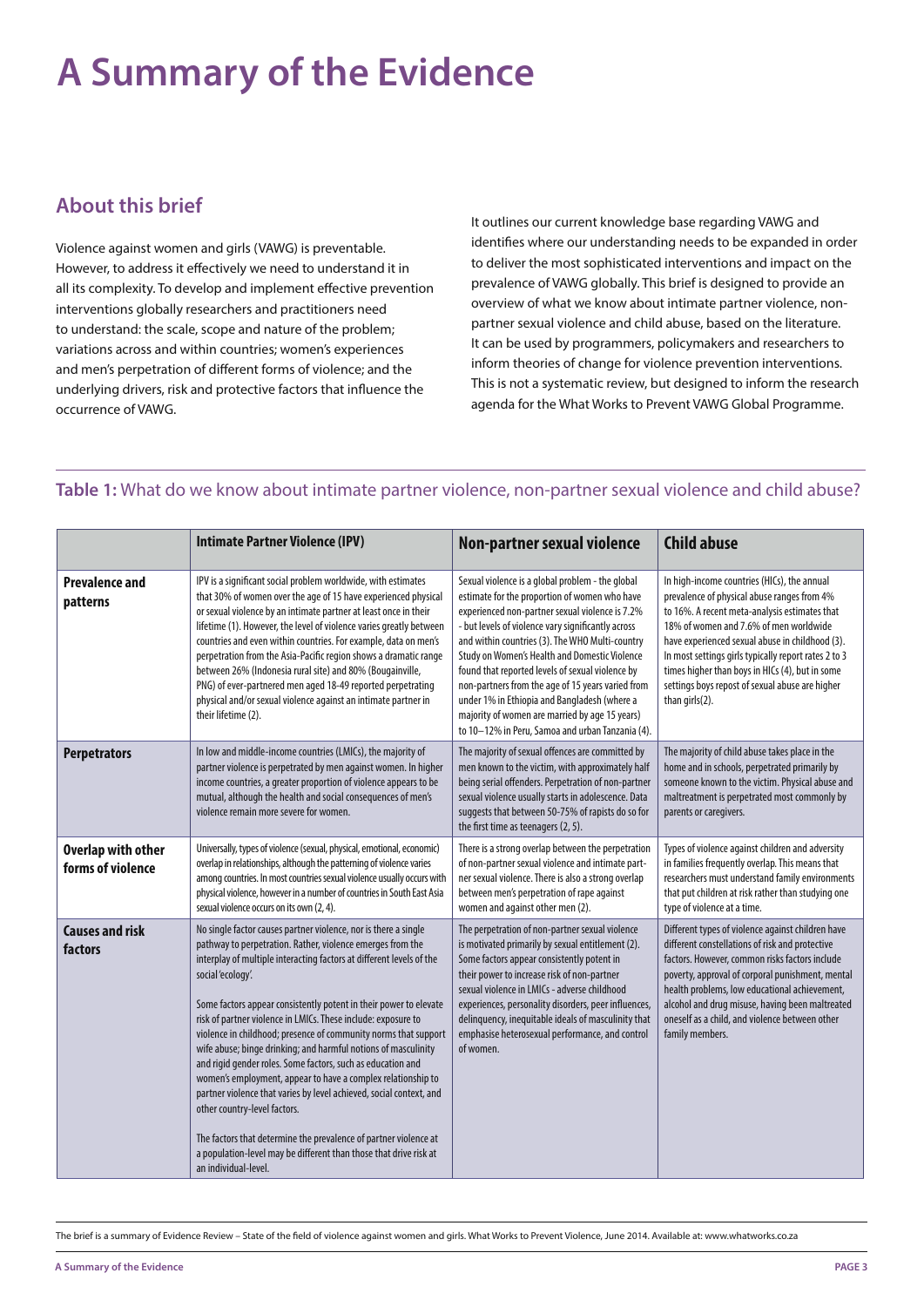## **Gaps and limitations in the body of evidence**

The field of violence against women and girls has advanced considerably over the past two decades. We have much more information on the prevalence of violence in low and middle income countries as well as an expanding body of knowledge on risk and protective factors. The evidence outlined above positions us well to develop and implement strong primary prevention interventions with a rigorous theory of change. However, there are still key gaps that need to be addressed in order to move towards more sophisticated models of intervention.

### **Table 2**: What are the knowledge gaps regarding VAWG?

| There is a gap in data on sexual<br>violence as compared to physical<br>violence against women                                                                                             | <b>Child sexual abuse, especially</b><br>against boys and perpetrated<br>by women                                                                                                                       | There is a gap in men's<br>perpetration of VAWG as<br>compared to women's<br>victimization                                                                                                     | There is a large geographical<br>gap in the literature on VAWG in<br>the Middle East and Central Asia                                                                                                                          |
|--------------------------------------------------------------------------------------------------------------------------------------------------------------------------------------------|---------------------------------------------------------------------------------------------------------------------------------------------------------------------------------------------------------|------------------------------------------------------------------------------------------------------------------------------------------------------------------------------------------------|--------------------------------------------------------------------------------------------------------------------------------------------------------------------------------------------------------------------------------|
| There is limited data on VAWG in<br>fragile states                                                                                                                                         | We need more information<br>on what helps buffer and<br>protect individuals from risk.<br>For example, what promotes<br>resilience among children who<br>have experienced abuse?                        | The current evidence base is<br>highly skewed toward individual<br>level predictors of abuse.<br>More evidence is needed on<br>relationship and community-level<br>risk and protective factors | <b>Macro-level factors influence</b><br>the geographic distribution<br>of different types of violence<br>and how global, economic and<br>political processes feed into and<br>affect the dynamic of VAWG                       |
| There is a substantial data base<br>on risk factors for VAWG, but if<br>it's unclear which are merely<br>'markers' for other variables and<br>which are causally related to the<br>outcome | <b>Interaction between factors</b><br>across and within levels of the<br>ecological model. e.g. protective<br>effect of education is dampened<br>when violence is highly<br>acceptable in the community | Little is known about whether<br>risk factors vary by age group                                                                                                                                | It is well established that adverse<br>childhood experiences increase<br>the risk of VAWG, however, we<br>need to better understand how<br>the experience of child abuse<br>relates to other adverse childhood<br>environments |
| The timing of risk factors and<br>what is cause and effect                                                                                                                                 | We must explore the extent of<br>overlap between pathways to<br>perpetration for different types<br>of violence                                                                                         | More evidence is needed on the<br>impact of mental health/PTSD/<br>antisocial behaviour on the<br>perpetration of and experiences<br>of violence                                               | There has been limited research<br>into the role that environment X<br>gene interactions (epigenetics)<br>play in the aetiology of different<br>types of abuse                                                                 |

<sup>1.</sup> Devries, K. M., et al. 2013. The global prevalence of intimate partner violence against women. Science 340(6140): 1527-1528.

<sup>2</sup> Fulu, E., et al. 2013. Prevalence and risk factors for male perpetration of intimate partner violence: findings from the UN Multi-country Cross-sectional Study on Men and Violence in Asia and the Pacific. Lancet Global Health.

3. Abrahams, N., et al. 2014. Worldwide prevalence of non-partner sexual violence: a systematic review. Lancet.

4. Garcia-Moreno, C., et al. 2005. WHO Multi-country study on women's health and domestic violence against women: Initial results on prevalence, health outcomes and women's responses. Geneva, WHO.

5. Gilbert, R., Widom, C.S., et al. 2009. Burden and consequences of child maltreatment in high-income countries. Lancet, 373(9657): 68–81.

6. Stoltenborgh, M., et al. 2011. A global perspective on child sexual abuse: Meta-analysis of prevalence around the world. Child Maltreatment 16(2): 79-101.